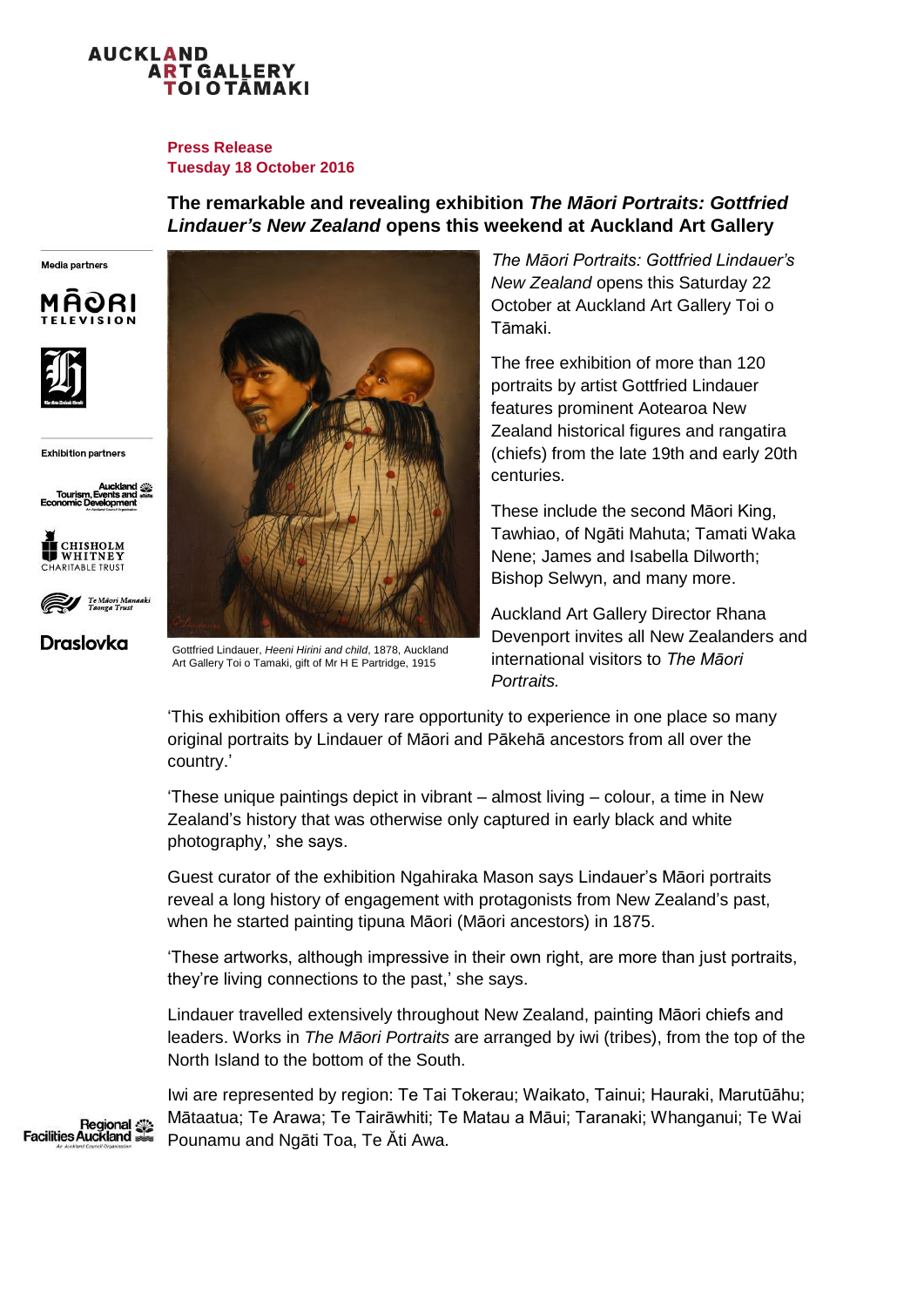

Living descendants of many of those depicted in the portraits will travel to the Gallery from around the country and will contribute to a lively programme of talks and discussions throughout the course of the exhibition. They will share stories of their ancestors and, where known, explain their ancestor's relationship to Lindauer.

Lindauer's personal history, from his art education in Europe and his emigration to New Zealand, to his artistic developments upon arrival, are highlighted, bringing new insights to the relevancy of his life's work in the 21st century.

New ways of understanding how this period of historic change, colonisation and bicultural contact was visually recorded are investigated in the exhibition, as is the role of photography in the creation of Lindauer's portraits is explored.

Alongside the exhibition, the Gallery is running a small companion show, *Identifying Lindauer: His Materials and Techniques*. This examines Lindauer's artistic techniques and provides insights by comparing a number of his original works with a known forgery.

(ends)

## **Exhibition details:**

*The Māori Portraits: Gottfried Lindauer's New Zealand*

| When:      | Saturday 22 October 2016 to Sunday 19 February 2017 |
|------------|-----------------------------------------------------|
|            | 10am to 5pm daily except Christmas Day              |
| Where:     | Auckland Art Gallery Toi o Tāmaki                   |
|            | <b>Corner Kitchener and Wellesley Streets</b>       |
|            | Auckland, New Zealand                               |
| Admission: | Free                                                |

#### **Image credits:**

Gottfried Lindauer, *Heeni Hirini and Child*, 1878, oil on canvas, Auckland Art Gallery Toi o Tamaki, gift of Mr H E Partridge, 1915

**For high-res images and interview requests contact** Olivia Boswell, Communications Officer, Auckland Art Gallery Toi o Tāmaki M +64 21 952 759 E [olivia.boswell@aucklandartgallery.com](mailto:olivia.boswell@aucklandartgallery.com) W [www.aucklandartgallery.com](http://www.aucklandartgallery.com/)

#### **Notes to Editor:**

# **Accompanying book:** *Gottfried Lindauer's New Zealand: The Māori Portraits*

A 300-page book, *Gottfried Lindauer's New Zealand: The Māori Portraits*, is being co-published by Auckland University Press and Auckland Art Gallery Toi o Tāmaki for the occasion of the exhibition. Edited by Ngahiraka Mason and Dr Zara Stanhope.

This definitive book presents 67 major portraits and eight genre paintings alongside detailed accounts of the people and their lives, with essays by leading scholars that take us inside the world of Lindauer: from his artistic training in Bohemia to his travels